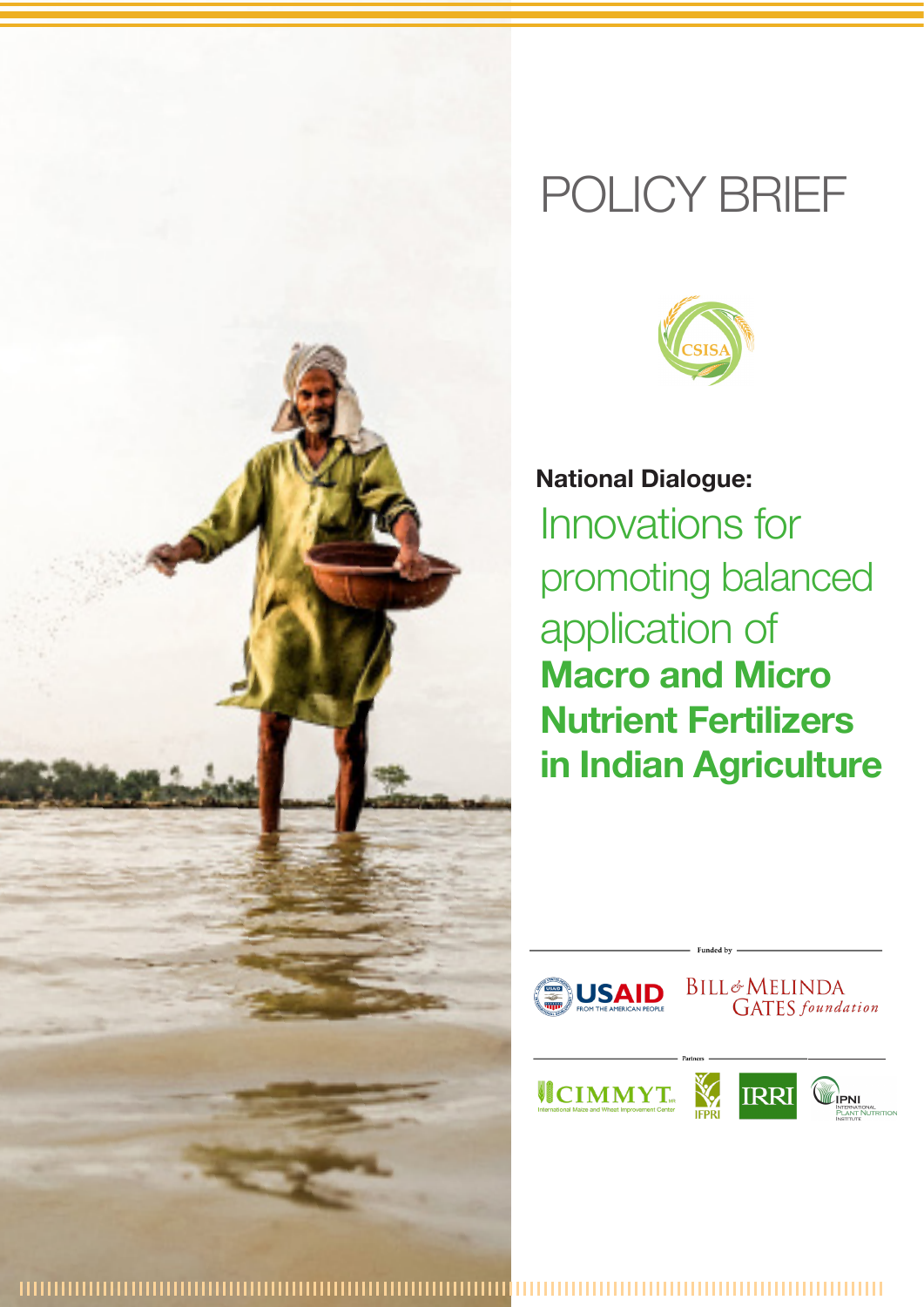**The application of fertilizers that do not meet the nutrient requirements (i.e. balanced nutrient application) of target crops is a widespread problem in India. Farmers overuse urea (N) and seldom apply secondary nutrients (Sulphur, Calcium, and Magnesium) and micro-nutrients (like Zinc, Iron, Copper, Boron, Molybdenum and Manganese) in their plots. This imbalanced application of nutrients affects both long-term health of the soil as well as farmers' own net incomes from agriculture. How do we deploy scientific research, business innovations, and public policies and programs to help promote balanced use of fertilizers in Indian agriculture?** 

As part of the Cereal Systems Initiative for South Asia (CSISA), the International Food Policy Research Institute (IFPRI) and the International Plant Nutrition Institute (IPNI) organized a National Dialogue on "Innovations for Promoting Balanced Application of Macro and Micro Nutrient Fertilizers in Indian Agriculture" on December 12, 2018, in New Delhi, India, to discuss practical answers to these questions. Farmer leaders, representatives from fertilizer cooperatives, private companies and the Fertilizer Association of India (FAI) participated in the dialogue along with state officials, researchers from national research institutions, CG centers, the World Bank and Indian think tanks to share their ideas and experience and explore new strategies.

This dialogue initiated conversations on three themes: a) policy changes and other innovations needed to accelerate the development of new fertilizer blends; b) ways to develop a soil intelligence system for India, and c) changes in extension and communication of soil health information to farmers to enable the adoption of scientific recommendations.

The introductory session provided the necessary background and the context for the deliberations that followed. Avinash Kishore of IFPRI presented evidence on the myth of farmers being highly sensitive to changes in fertilizer prices. Using plot-level data from a large nationally representative sample of farmers, he showed that farmers' demand for DAP and Potash did not change significantly, even after a steep increase in prices after a change in subsidy policy in 2011. Avinash contended that removal or rationalization of subsidies alone will not be enough to promote balanced use of fertilizers. Scientifically informed extension efforts would still be needed.

National Dialogue on "Innovations for Promoting Balanced Application of Macro and Micro Nutrient Fertilizers in Indian Agriculture December 12, 2018, New Delhi, India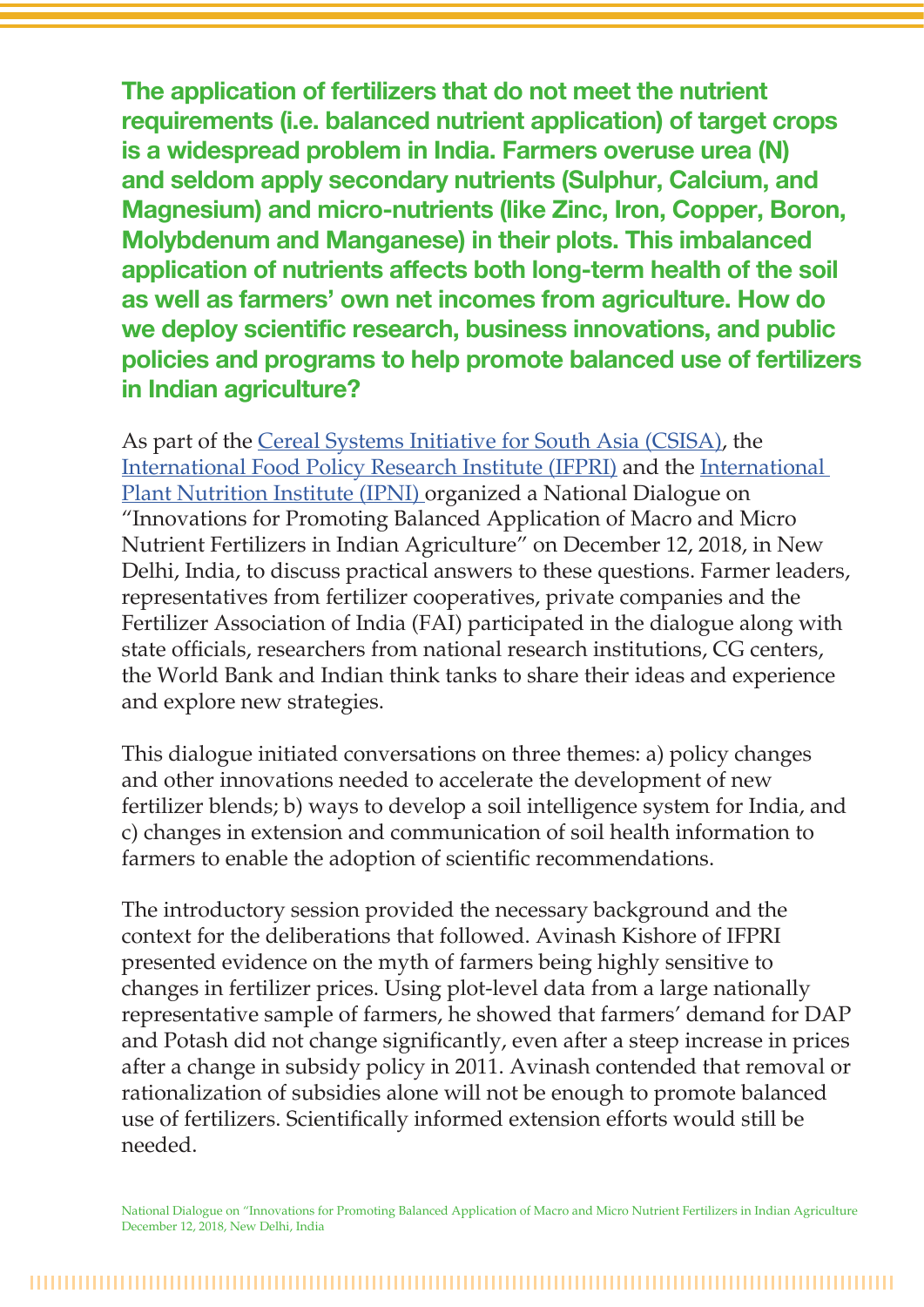Andrew McDonald of CIMMYT emphasized the need to develop a soil intelligence system for India and shared CSISA's ongoing work on developing such a system for Andhra Pradesh and Bihar. In both states, scientists are working to combine the rich data already collected under the Soil Health Cards (SHC) program with spectroscopic measurement of soil properties and remote sensing images to create a rich array of information on soil and plant nutrition requirements customized to the specific needs of farmers and policymakers at a landscape level.

Dr. T. Satyanarayana of IPNI highlighted the importance of micronutrients in promoting balanced fertilization of soils and innovative methods that exist in determining soil health for appropriate action. Mr. Ajay Vir Jakhar, chairman of Punjab Farmers' Commission, highlighted the need to strengthen the public extension system to bring scientific information to farmers.

Director General of FAI, Shri Satish Chander, averred that while approval of new fertilizer blends in India is slow and cumbersome, it is not the main hurdle to move innovation in India's fertilizer sector. The Fertilizer Control Order (FCO) has undergone reforms over the years. While more reforms in the FCO will be helpful, price control and heavy subsidy on Urea, a large share of which, he said, goes to international fertilizer companies and not farmers, was the big problem in India's fertilizer sector.

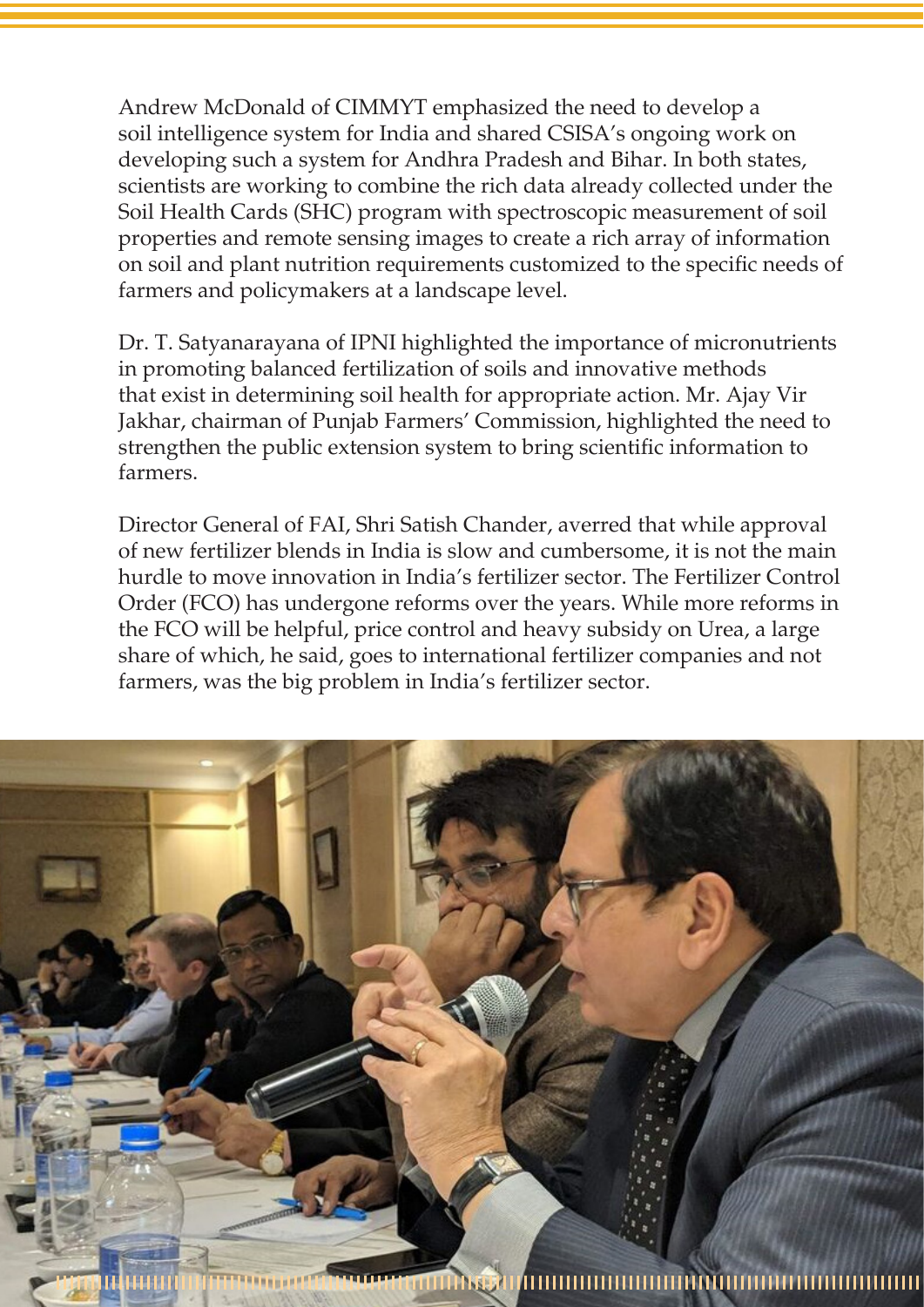

National Dialogue on "Innovations for Promoting Balanced Application of Macro and Micro Nutrient Fertilizers in Indian Agriculture December 12, 2018, New Delhi, India

## **Innovations in the fertilizer sector**

This first session on innovations in the fertilizer sector aimed to discuss the proposed direct-benefit transfer (DBT) scheme of the Ministry of Chemicals and Fertilizers and challenges affecting the production of customized fertilizer blends. Further, the current policy requires renewals every three years and the involvement of multiple departments and ministries, and separate sanction from each state government. This process is cumbersome and discourages investment in developing and launching new fertilizer blends due to the risk of non-renewal of permission to sell the licensed products after the first three years. The following key insights emerged from this session:

Fertilizer companies support the implementation of DBT of fertilizer subsidies to farmers. However, the true DBT of subsidy is yet to be implemented. At present, the government is implementing Aadhar-linked sales of fertilizers to reduce leakage. In the current system, fertilizer companies get subsidy payments from the government only after the fertilizer is sold to farmers. The resulting delay is creating working capital problems for private companies that need to be addressed.

ii Microsave has been monitoring the implementation of DBT for fertilizers in several states. They found that poor connectivity is a problem for Aadharlinked sales of fertilizers as the Aadharlinked sales can take several minutes. In the peak season, retailers often sell fertilizers without swiping the Aadhar card to save time.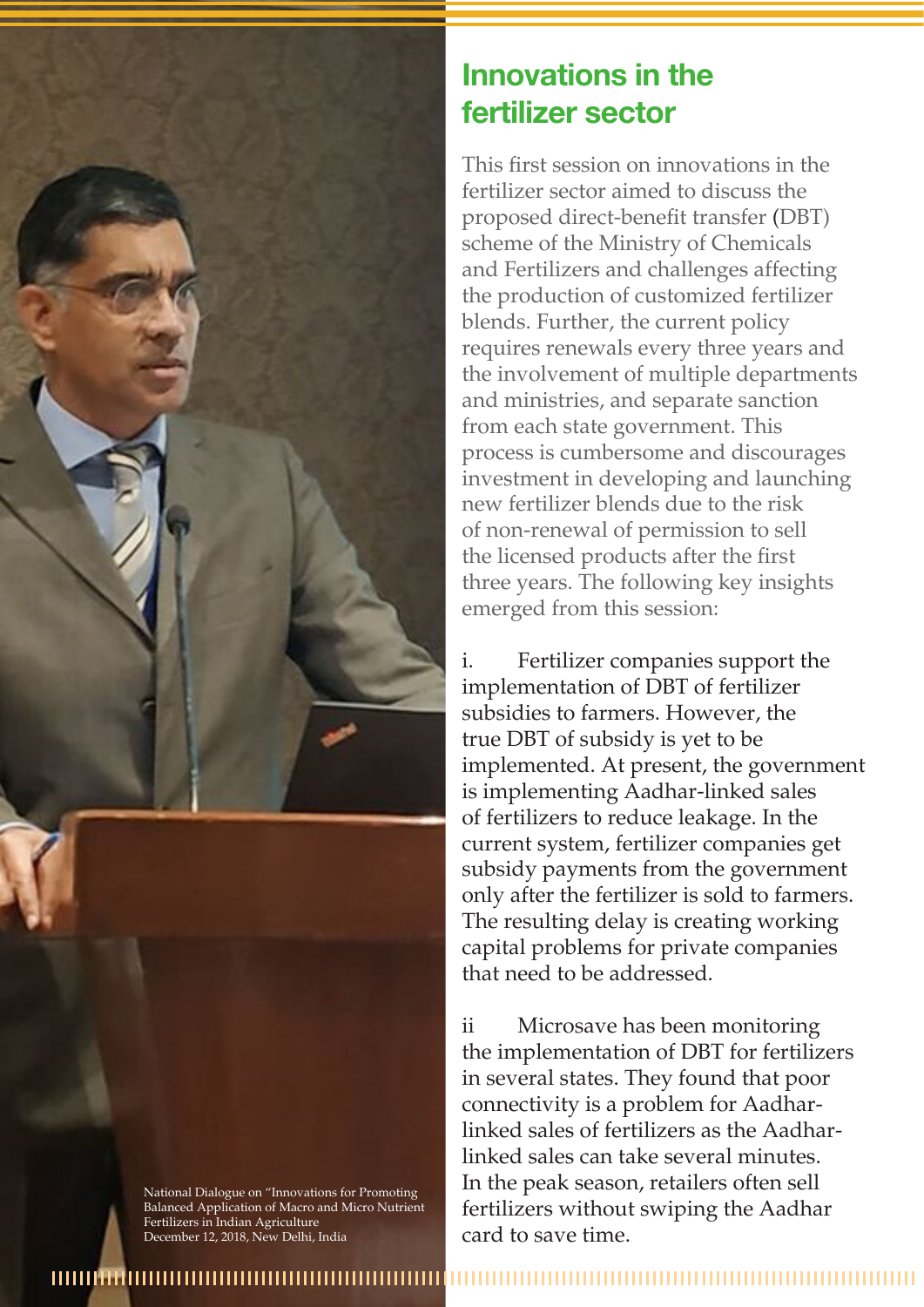They enter the Aadhar data later. The plan to link Aadhar with land records and fertilizer recommendations in Soil Health Cards has not worked at all. Farmers need information well in advance. Giving them information right when they are ready to buy fertilizers is unlikely to work.

iii. Blended fertilizers have not been successful in India. Their high cost is a big reason for their low popularity and minuscule market share. Bulk blending, though less precise, may be more cost effective. However, the government does not permit bulk blending because it may lead to a proliferation of adulterated poorquality products by less credible firms.

iv. Dr. Amit Rastogi from Coromandel highlighted the importance of userfocused product development. Indian farmers are price sensitive, risk averse and do not prefer inputs that require multiple applications. Rising labor costs and labor availability are acutely felt problems by farmers across India. New products, therefore, should aim to reduce labor costs of application and at the same time, protect against risks.

v. The Fertilizer Control Order should be replaced by an act like the Seeds Act or Insecticides Act. The FCO restricts itself only to supply management of fertilizers in the country and involves a long process for product approvals. The FCO is under the Essential Commodities Act that manages the supply and demand of scarce commodities. But fertilizer supply in India is not scarce currently and removal of FCO from the ECA will enable more flexibility in product testing, approvals and other regulatory requirements, including price setting.



The World Bank report on Enabling the Business of Agriculture 2017 compared 62 countries on various parameters to understand how laws and regulations affect private sector development for agribusiness. The report found that of the 62 countries studied, it takes the longest time (804 days) to register a new fertilizer product in India .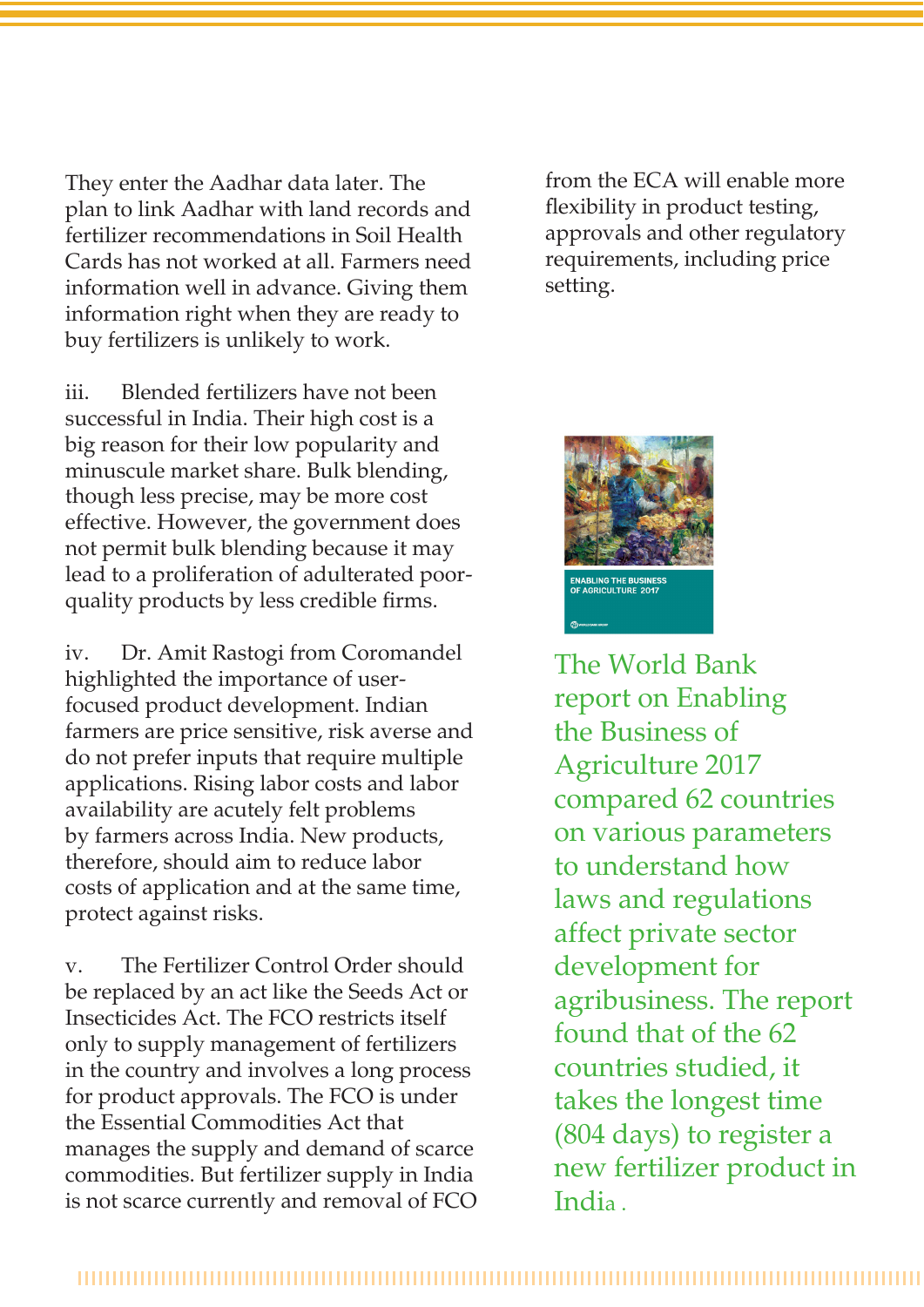# **Innovations in scientific methods of soil health assessment and targeting**

To promote balanced nutrition, certain states are resorting to 100% subsidies on micronutrients. While leveraging subsidies to promote balanced nutrient application may be an appropriate strategy in the short-term, the long-term impacts are still not clear. At the same time, targeting product distribution based on the Soil Health Card scheme may not be appropriate. Product targeting is valuable in regions where there is a need for certain nutrients as determined by existing soil properties. The current methods of soil sampling and analysis are time and labor intensive. The current approach of soil testing and the infrastructure available to conduct soil testing are not sufficient to cater to the requirement of millions of smallholder farmers in India. CSISA's research shows that wet tests are slow and cumbersome, and test-based fertilizer use recommendations have little impact on farmers' fertilizer use. Modern scientific methods can provide such information in a rapid manner. Using advanced instruments and analysis techniques such as spectroscopy and remote sensing, it is now possible to generate digital maps that contain information on soil properties. The second session aimed to integrate these innovations in policy and the following key recommendations from the same:

> i. Nutrient management in rainfed systems is more crucial than other agro-ecologies and should be a priority. Customized blends of fertilizers can provide the nutrient requirements of different agroecologies. Dr. Kamal Kumar Singh of Adventz pointed towards the need for predictive soil maps that rely on precise data. Cluster-wise maps of similar geographies can be created and used to target product development and extension activities across the country.

ii. A simpler process of registration of new products will ease the production of custom blends. Some leading private sector companies have invested in the development of niche products. However, the production process is investment-intensive and hence customized products are more expensive. Heavily subsidized fertilizers have crowded out the market for such products. High costs of manufacturing Zincated Urea and Zincated DAP have also affected their markets, since the current levels of subsidy on these products are small and not sufficient to cover their costs. Therefore, products which are approved under FCO also have not seen their fair share of the market.

iii. The bulk blending of fertilizers should also be allowed to ensure economies of scale. Research institutions can support this process by generating landscape level soil data using legacy data.